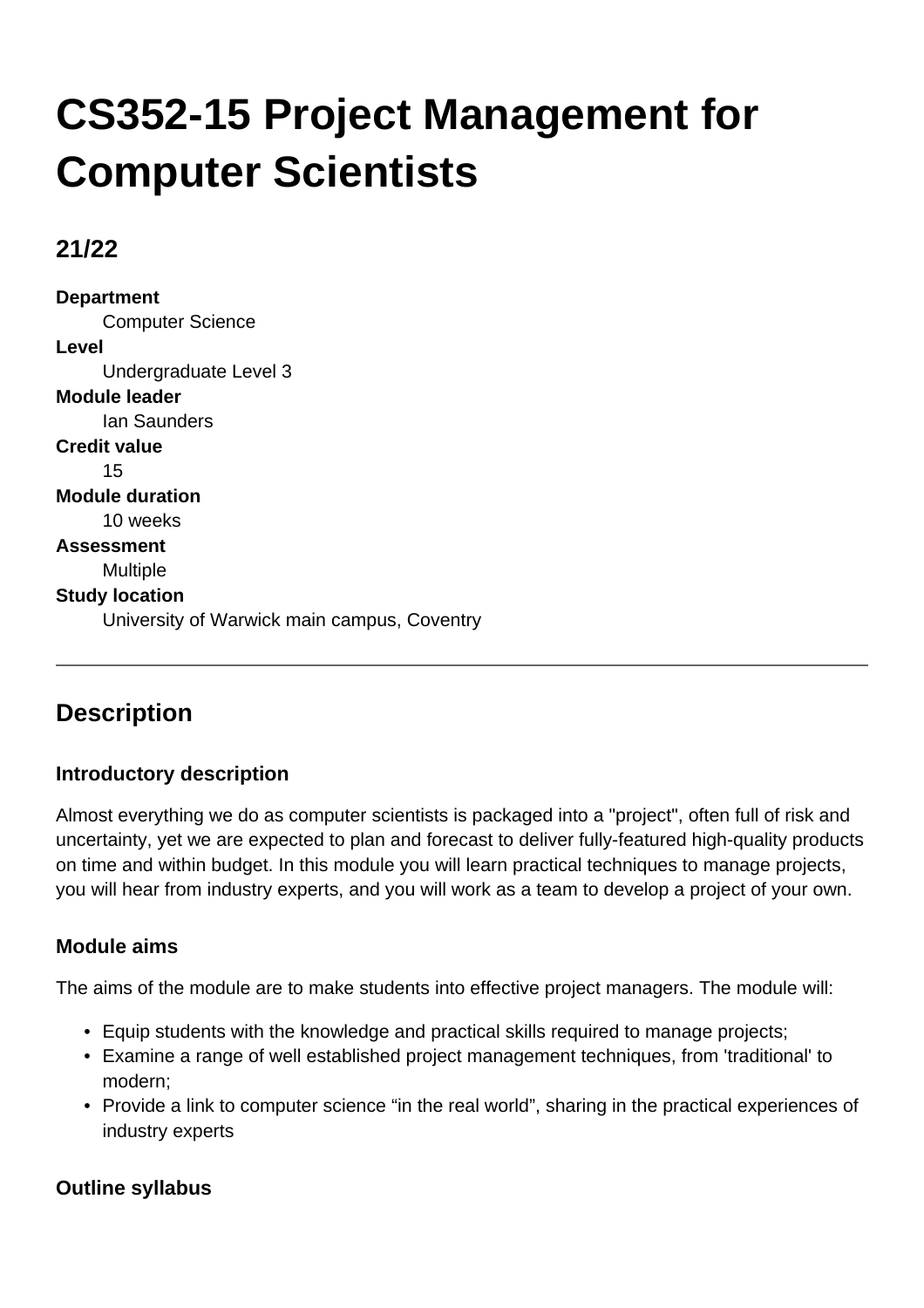This is an indicative module outline only to give an indication of the sort of topics that may be covered. Actual sessions held may differ.

Students will develop robust project management techniques, including: defining measurable project objectives; identifying and engaging stakeholders; managing scope, schedule and budget; making forecasts and measuring success; risk categorisation and mitigation.

This module will cover a range of well established project management methodologies, frameworks and philosophies, including: PRINCE2, PMI (PMBOK), Waterfall, Scrum and Agile, Kanban and Lean.

### **Learning outcomes**

By the end of the module, students should be able to:

- Appreciate the benefits of effective project management and the value of planning
- Understand the importance of setting clear objectives and focusing on achieving benefits to stakeholders
- Understand the impact of risks, and be able to develop contingency plans to mitigate them effectively.
- Understand the importance of defining and measuring performance and success criteria
- Understand the challenge of balancing competing priorities, beyond the 'triple constraint' of scope, time and cost.
- Be able to apply a range of both traditional and modern project management methodologies and frameworks
- Understand the philosophies and principles underlying different project management approaches, and critically evaluate the approaches with respect to planning, people management, risk management and project delivery
- Be able to apply a broad range of scope planning, time planning, budget planning and risk planning techniques, such as Critical Path Method, Probabilistic Evaluation and Review Technique, Earned Value Analysis, Failure Modes Effects Analysis, Expected Monetary Value Analysis, Sensitivity Analysis, Work Breakdown Structure ( … and many more)
- Be able to manage stakeholders, having recognised the power and influence of each stakeholder
- Work effectively with others, and realise the value of diversity within a team
- Appreciate that there is not necessarily one "correct" approach, but to be pragmatic, make critical decisions and apply common sense
- Recognise the wider applicability of project management skills and techniques beyond the course
- Work in a team to develop a 'case study' project, to develop a convincing 'project plan'
- Design and develop novel solutions, demonstrate inventiveness and effective decision making in a team environment
- Develop transferable team-work skills such as leadership, negotiation and conflict resolution.

## **Indicative reading list**

• Project Management: A Systems Approach to Planning, Scheduling and Controlling, Harold Kerzner, Wiley, 2017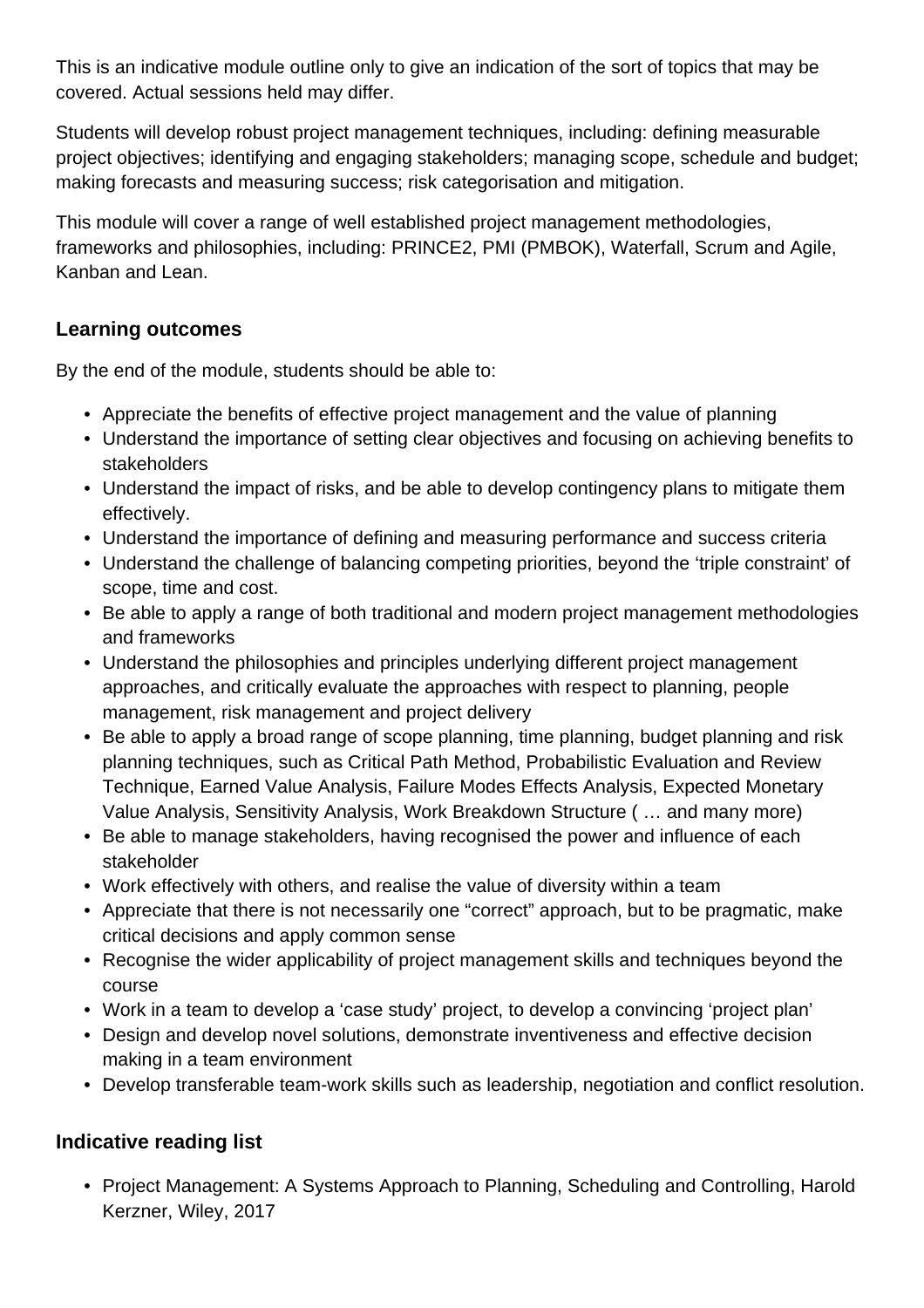- A guide to the project management body of knowledge (PMBOK® guide), Project Management Institute, 2017
- PRINCE 2 for beginners: from introduction to passing your foundation exam, Colin Bentley, Routeledge, 2015
- Agile Project Management: A Nuts and Bolts Guide to Success, Anthony Mersino, Vitality Chicago, 2015

[View reading list on Talis Aspire](http://readinglists.warwick.ac.uk/modules/cs352.html)

#### **Subject specific skills**

- Technical skills the module teaches broad range of techniques, methods and methodologies across various project knowledge areas
- Planning technical skills for planning (such as scheduling, budgeting or risk planning)
- Compromise balancing competing constraints
- Negotiation managing stakeholder interests
- Organisation self organisation and team organisation, time management
- Risk management handling uncertainty, handling change
- Strategic project approach, approach to solving problems as a team
- Interpersonal skills managing teams, managing stakeholders

#### **Transferable skills**

- Critical Thinking appraise and critique a range of popular methodologies and practices covering a variety of disciplines, making project specific decisions where appropriate.
- Teamwork working together towards a common goal, handling team personalities, effective communication
- Leadership leading others, respecting team diversity, handling conflict, effective delegation

## **Study**

## **Study time**

| <b>Type</b>     | <b>Required</b>             |
|-----------------|-----------------------------|
| Lectures        | 20 sessions of 1 hour (13%) |
| <b>Seminars</b> | 10 sessions of 1 hour (7%)  |
| Private study   | 120 hours (80%)             |
| Total           | 150 hours                   |

#### **Private study description**

Background reading, Homework activities, Independently-organised group work, Revision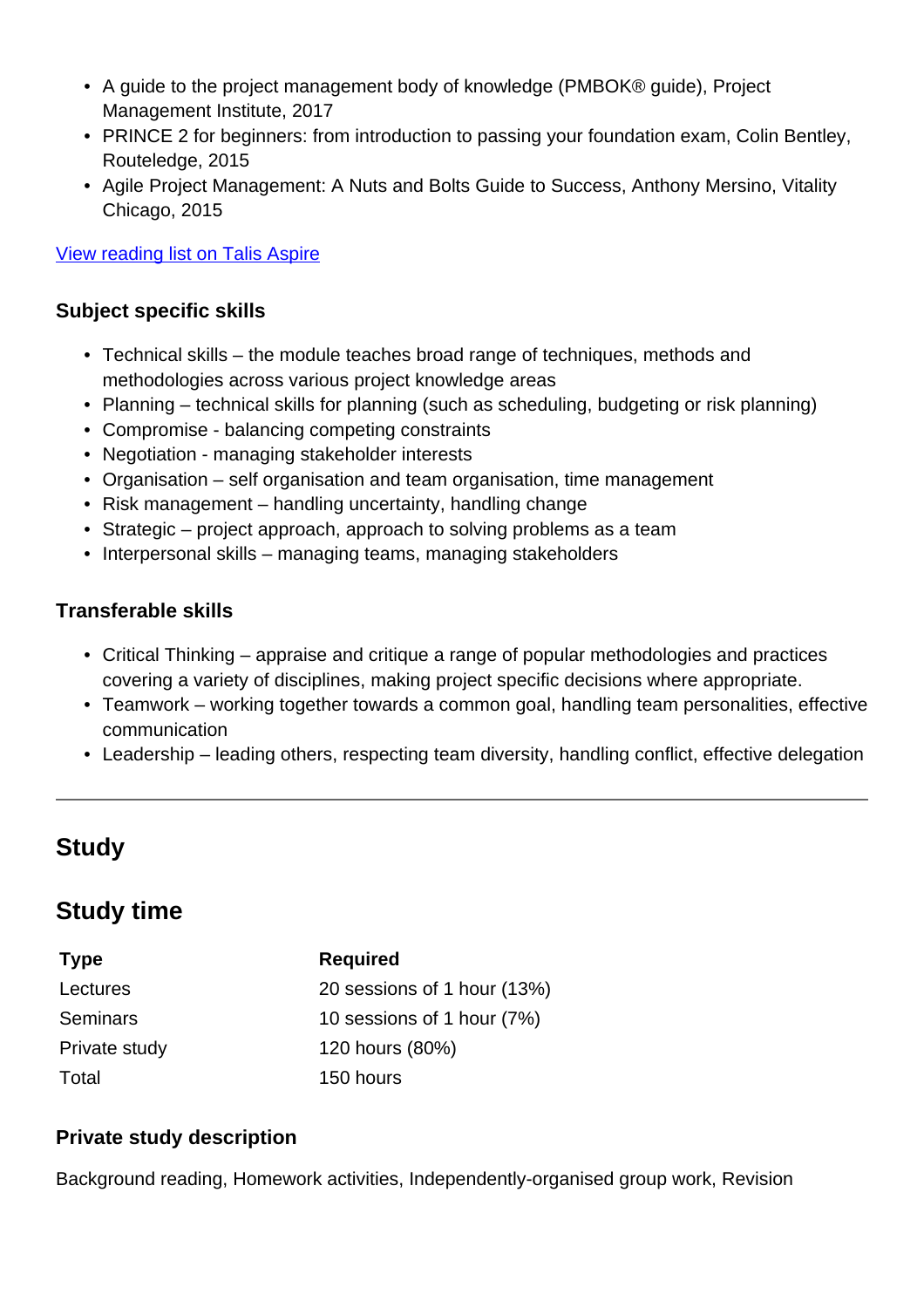# **Costs**

No further costs have been identified for this module.

## **Assessment**

You do not need to pass all assessment components to pass the module.

Students can register for this module without taking any assessment.

### **Assessment group D2**

|                                                                                                                    | Weighting | <b>Study time</b> |
|--------------------------------------------------------------------------------------------------------------------|-----------|-------------------|
| <b>Individual Report</b>                                                                                           | 20%       |                   |
| The essay will be graded by multiple peers (peer-assessed), and moderated to ensure fairness.                      |           |                   |
| <b>Group Presentation</b>                                                                                          | 10%       |                   |
| Individual marks are the determined by combining the team's "presentation score" with their<br>"individual score". |           |                   |
| On-campus Examination<br><b>CS352 Examination</b>                                                                  | 70%       |                   |
| $\sim$ Platforms - AEP                                                                                             |           |                   |

- Answerbook Pink (12 page)
- Students may use a calculator

## **Assessment group R1**

|                               | Weighting | <b>Study time</b> |
|-------------------------------|-----------|-------------------|
| On-campus Examination - Resit | $100\%$   |                   |
| CS352 resit examination       |           |                   |
| $\sim$ Platforms - AEP        |           |                   |

• Answerbook Pink (12 page)

#### **Feedback on assessment**